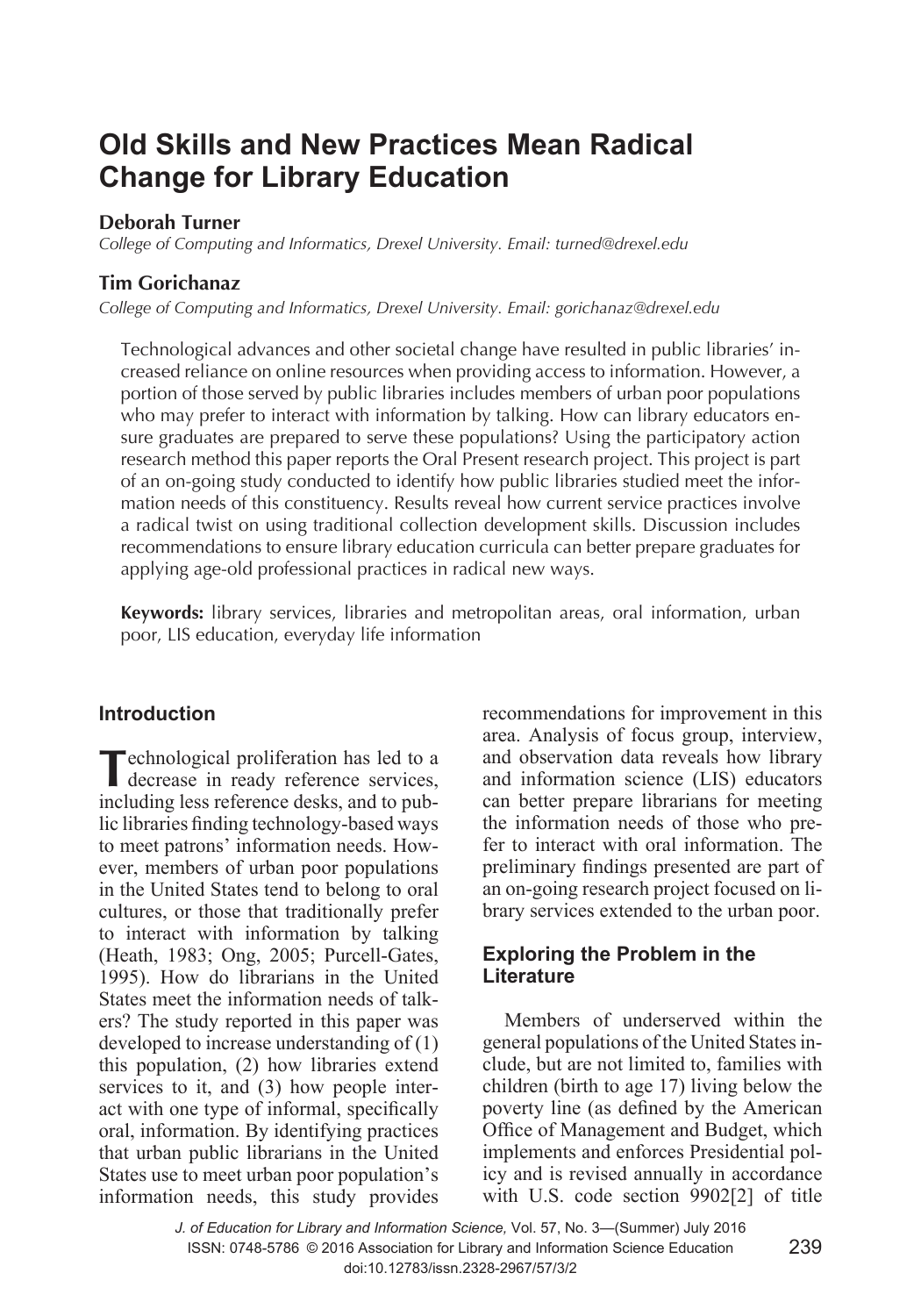42), individuals with disabilities, senior citizens, and residents of all ages unable to access library programs and services due to factors including geographic, language/ linguistic, technological, and socioeconomic barriers (Minnesota Department of Education, 2007). The study focuses mainly on one underserved U.S. demographic, those considered urban poor. This portion of the population has poor social protection from risk—including limited access to education, employment, healthcare, and housing (Gilderbloom, 2008). Culture, race, and social psychological factors also contribute to their poverty (Wilson, 1996). African Americans and other minorities are likely to be a part of the urban poor (PEW, 2012). When conducting research on African Americans, DiTomaso (2012) finds that their social and economic status remains unchanged because they routinely lack access to the type of social connections needed to achieve socioeconomic mobility. This research indicates where intervention is needed to positively impact the urban poor.

Evidence of public libraries' on-going interest in those considered underserved can be shown by the way LIS literature refers to the *urban poor* in a broad range of domains: from early-20th-century efforts to "Americanize" immigrants to current efforts to help those disadvantaged, needy, underprivileged, or underserved (Office of Education, Bureau of Libraries and Learning Resources, 1973; Townes, 2015). More recent efforts to improve quality of life have aimed to get urban poor community members online. Although these efforts have led to some positive outcomes for this population, they fail to improve economic prosperity, political participation, and social interaction systemically (Frisby-Greenwood, 2013; Wolfson, 2013).

The study reported here also emerges from new understandings about oral information, mainly in the western world. This type of information has been categorized as informal information (Case, 2007; Turner, 2009). People prefer informal information when they want to find out about something new (Daft and Lengel, 1983; Fidel and Green, 2004; Mackenzie, 2005; see also Ikoja-Odongo and Ocholla, 2004). As examples, prenatal women rely on oral information to build relationships with key information providers to become informed (McKenzie, 2009); co-workers use it to build teams and socialize new colleagues (Hall, 1993; Mirivel and Tracy, 2005; Meehan, 2000; Sole and Edmondson, 2002); community members—who rely on old technologies—consider it when deciding whether to adopt new technology like smartphones (Burrell, 2012); and, managers share it to convey important information (Case, 2007; Turner, 2012; Leckie, Pettigrew, and Sylvan, 1996; see also Bhaumik, 2005).

Increasing and facilitating access to online information will not bring about social change for many of these groups. Instead, access to information must be coupled with effective social connections that foster the flow of informal information. This discussion is consistent with the small-world model of information seeking, which posits that people rely on innetwork providers of information, usually oral information, over out-network providers (Chatman, 1996, 1992). A key aspect of this model is that community members do not trust outsider information sources.

# **Method**

To learn more about how urban public librarians serve populations that prefer to interact with oral information, the current study design relies on the Participant Action Research (PAR) method (Kemmis, McTaggart, and Nixon, 2014; Kindon, Pain, and Kesby, 2010) to examine and determine how to improve library education curricula. PAR involves relying on researcher and, as appropriate, participant knowledge to arrive at study conclusions. Preliminary data was gathered at the Cleveland Public Library (CPL), a large, urban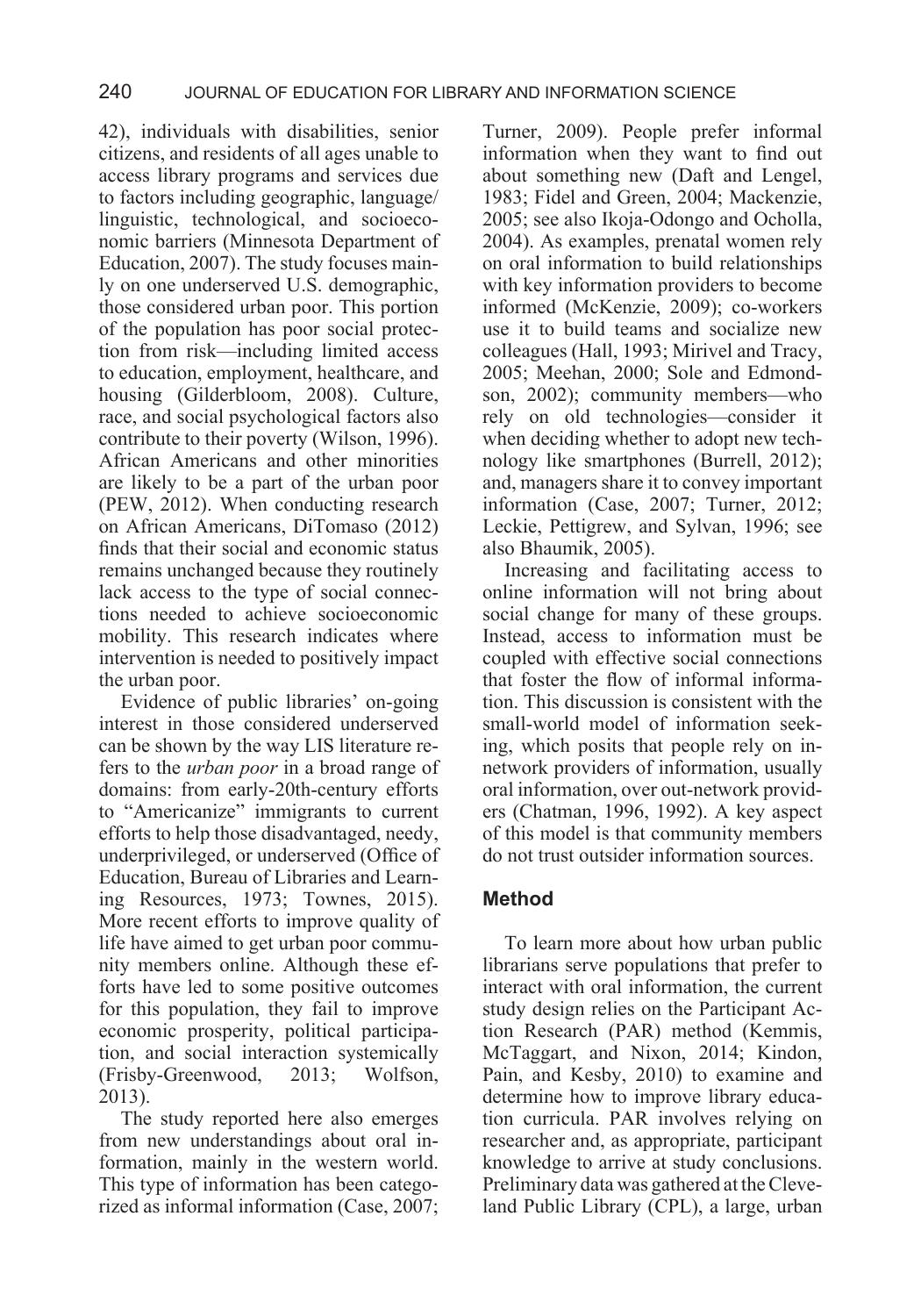system with 27 branches and the first of three research sites. Data sets include interviews with librarian administrators (9), interviews with eligible library users—regardless of whether they use CPL (47), a focus group with representatives (7) from community service organizations (5); and, limited observation data.

Library administrators included administrators charged with system-wide responsibilities and branch managers. Central administrative librarians helped ensure that most data was gathered in or near library locations serving the city's urban poor—the majority of which are African American. Several of these librarians had worked in more than the one capacity since beginning at the library system. The library administrators responded to semi-structured interview questions about what populations the library served, how it worked to meet their information needs, which populations had information needs that were the hardest to reach, and why doing so proved challenging. Librarian participants also suggested potential places to gather data by interviewing eligible library users.

Next, community members provided insight into how they obtained information. To learn from community members who use the library and from those who do not, the researcher interviewed community members inside the library and nearby, or outside of, the library. Three sites were selected for interviews during different times of the day (for safety reasons, no data was gathered after 6pm): a high traffic area of a branch library, a common area of large, senior citizen complex, and a side of a community room in a large church that functions as a community center (for example by hosting events attended by church members and community residents who are not members). Participants responded to structured interview questions about how they resolved a recent situation in which they needed information that they did not have, how they obtained information in general, and whether they used a library. The participants received their choice of a mini USB flash drive or a can of nuts (both valued at 5 US Dollars) as an incentive for the fifteen to twenty minutes of their time needed for an interview.

Finally in recognition of how initial data gathered revealed persistent cooperation between libraries and community service organizations, data was gathered to learn more about the organizations' roles in meeting the information needs of underserved populations. Specifically, the researcher facilitated a 90-minute focus group with representatives from five different community service organizations. Focus group members responded to semistructured questions focused on what populations they served, how they advertised their services, how they got information to their target populations, and whether and how the organizations worked with public libraries. Although held in a library facility, the focus group involved no library staff members.

Data was coded to identify emergent themes. Consistent with the PAR methodology, member checking helped ensure accurate analysis of the data and identification of emergent themes.

## **Results**

*Data from librarian participants.* When asked which constituents they considered underserved, librarian participants replied that underserved community members tend to be from diverse backgrounds, including urban poor. While this included homeless, un- and underemployed, and single parents, most librarian participants (8 of the 9) commented that the hardest to reach within this population were adolescents (including teen mothers), and senior citizens. Most participant librarians (7) continued to describe that a significant portion of those hard-to-reach constituents prefer to interact with oral information.

This finding was reiterated when these participants responded to a question about the best methods used for informing com-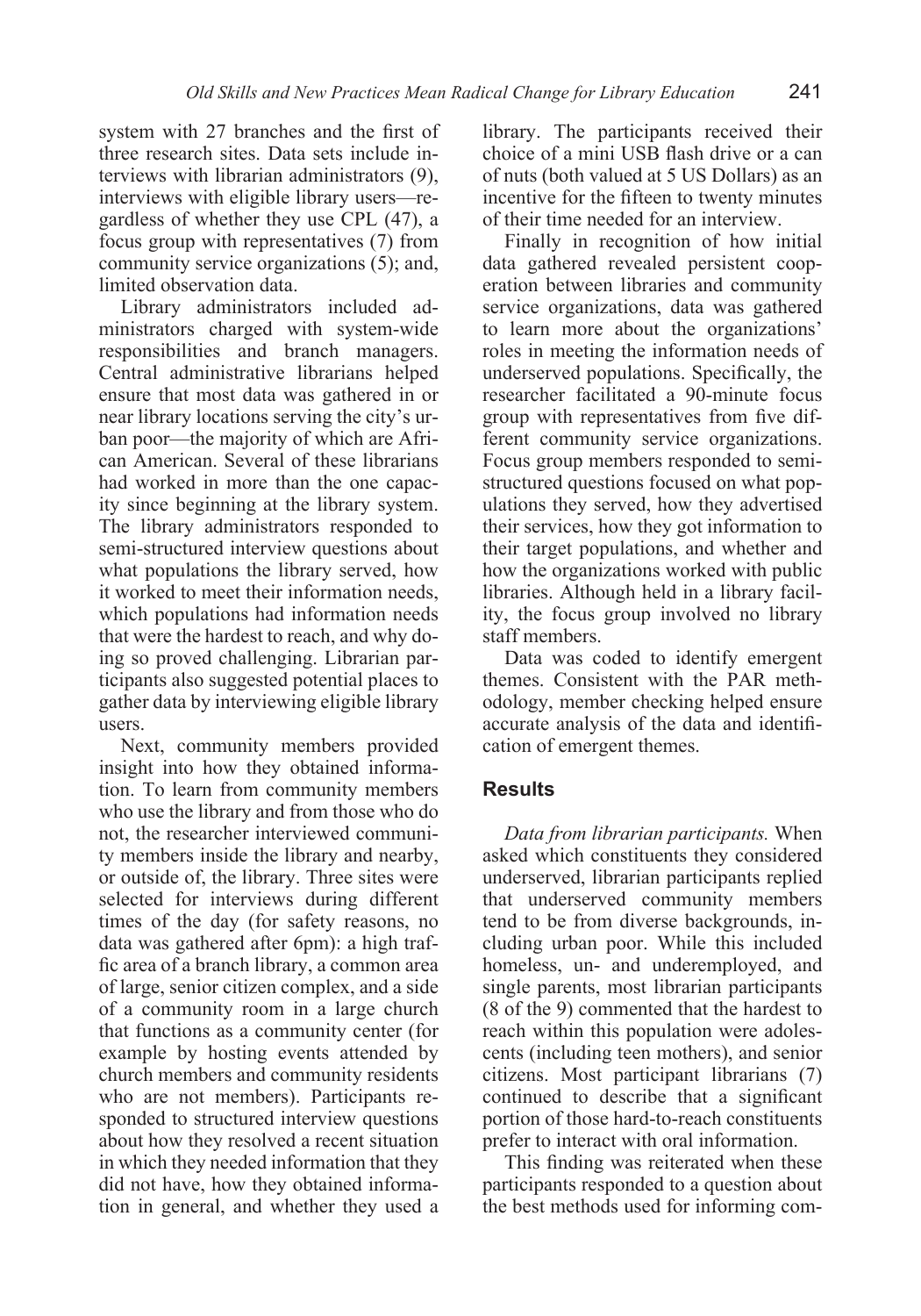munities they serve about library resources and services. The library uses radio, print, online advertising (including social media), and signage (posters and billboards). Most agreed  $(7)$  that using word of mouth—whether ethnic radio stations or local librarians—led to more effective outcomes. One librarian participant attributed this effectiveness to the fact that this method can provide personal referrals to relevant and quality resources: "people are just bombarded with so much [information] all the time . . . if the librarian says 'hey guys, you should come to this' then they'll come." Others explained that talking with library users proved more effective. Librarians who managed a branch explained that telling library users about programs more routinely resulted in higher attendance than when the library relied solely on traditional delivery methods or social media.

While these initial questions led to information about what underserved populations librarians target and how librarians worked to increase these groups use of the library, remaining questions focused on how librarians worked more directly to meet this population's information needs. Interview and observation data reveal that practices used to this end include:

- 1. Engaging members of the urban poor in talk that may seem peripheral to their information need(s);
- 2. Making certain all levels of staff understand the importance of talking with library users; and,
- 3. Enlisting community service organizations, with objectives compatible to the library's, to join in efforts to meet those users' information needs.

In other words, talking to library users—for example, in a brief greeting or a longer conversation while in front of a public computer—was an important part of information provision typically thought of as being limited to a reference interview.

Additionally, several librarian participants described attending community meetings—held by a range of constituents including community activists, civic administrators, local professionals, social service providers, and volunteers—in order to talk about available library resources. For example, one participant described having regularly attended a local government public meeting and routinely telling meeting participants about recently acquired library books. At one such meeting, she instead shared information about employers who hire felons, which led to an increase in the use of library resources about jobs for former prisoners. The library had always maintained information about resources for former prisoners. However, the librarian's actions at that meeting seemed to have made a difference in community members' use of those resources. The data did not indicate whether her presence at multiple meetings was a factor in this outcome. Future research in this area may shed light on this aspect of information provision.

Relying on oral information did not consistently yield expected results. In another example, a librarian talked to teenage girls to encourage them to attend and to ensure attendance at an upcoming library program aimed for this constituent. Despite telling many teen girls repeatedly about the event, a small number attended. However, more teen girls came to the library before and after the event behaving in ways that demonstrated interest in who did attend and what happened during the program. From a traditional standpoint, the low turnout was disappointing. However, the librarian's word-of-mouth marketing increased the use of the library as a gathering place for teens, which suggested increased interest in and use of the library—a lost battle, but a won war.

*Data regarding eligible library users.* Comments made by eligible library users' and observations of library interactions reinforced librarian participants' comments about urban poor constituents and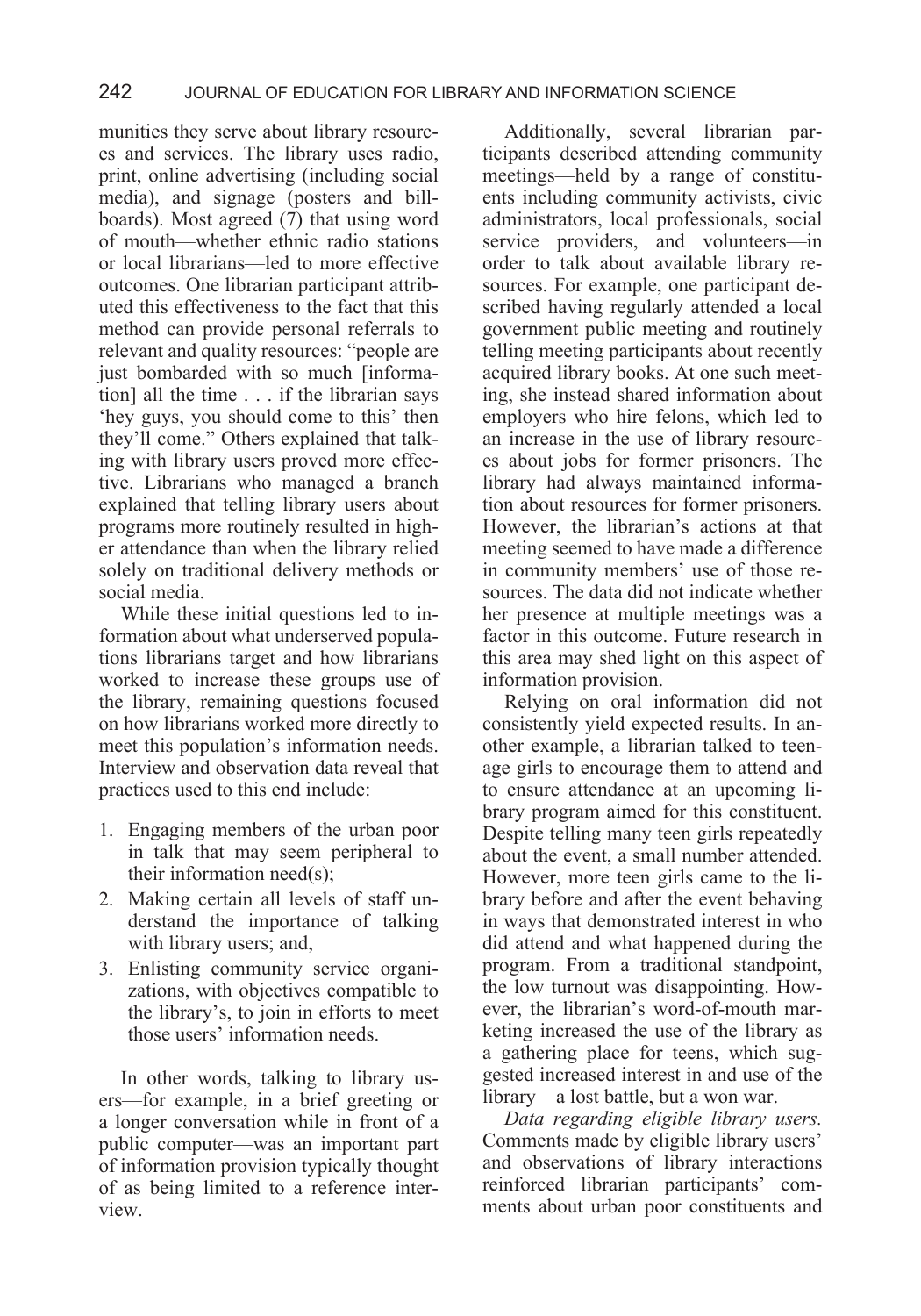oral information. Eligible users who were interviewed inside the library consistently refer to 'librarians' even when gesturing to areas of the library—the circulation desk, security staff areas, and community rooms—staffed by non-librarians. And, several librarian participants (3) introduced me to non-librarian staff members in ways that encouraged the subsequent conversation to which those introductions led. Each of those librarians was observed subsequently engaging eligible library users in the same manner that led to those users having similar, brief conversations with non-librarian staff. Two of those librarian participants later explained that taking time to train non-librarian staff on how to greet and talk with library users tended to have a positive impact on overall library use—e.g., the users return for future visits, ask staff for help when they need it, attend programs when library staff suggest they do, etc. This kind of training and outcomes to which it led also reinforced the importance of oral interactions. One librarian commented that not greeting a patron could result in that person leaving and not returning—an outcome she had observed. This evidence of librarians relying on oral information further substantiates research findings regarding small information worlds (Chatman, 1992). By engaging in small talk and reinforcing the importance of talk, librarians become part of their patrons' small information world.

Data also revealed that this type of engagement extended beyond the library. Specifically, librarian participants described and were observed facilitating conversations between library users and community service organizations. Each librarian participant described coordinating programs during which community service organization representatives could talk with members of the urban poor as a way to meet this constituent's information needs. Engaging in this manner not only led to meeting immediate information needs, but also to encouraging members of that population to use library resources again in the future. For example, most eligible library users who used the library and some (interviewed at a non-library location) who did not use the library considered the library as a place in which they could get information they needed.

Finally, data reveal evidence of practices that librarian participants used to manage their efforts to work with community service organizations. Those practices include:

- Monitoring community needs and available community services for meeting those needs;
- Aiming to augment and not duplicate those services;
- Evaluating each community service organization for its dependability, integrity, quality, and stability before establishing a relationship with it;
- Managing library resources (calendars of events, displays, spaces, staffing, etc.) to ensure patrons' access to community service organizations; and,
- As necessary, changing or ending the library's reliance on any community service organization for meeting information needs.

Such practice is further informed by information gleaned from library users' about their information needs, patterns of library resource usage, community demographics, and user feedback. For example, librarian participants, who made arrangements for a community legal organization to provide information to library users on site on a regular basis, planned other library programming to address non-legal topics. Another librarian participant described a need to offer programming that disseminated information about early childhood education when a community organization that had been offering such information and services to the community served by the library lost funding and ceased to exist.

*Data regarding community service organizations.* Finally, practices that involve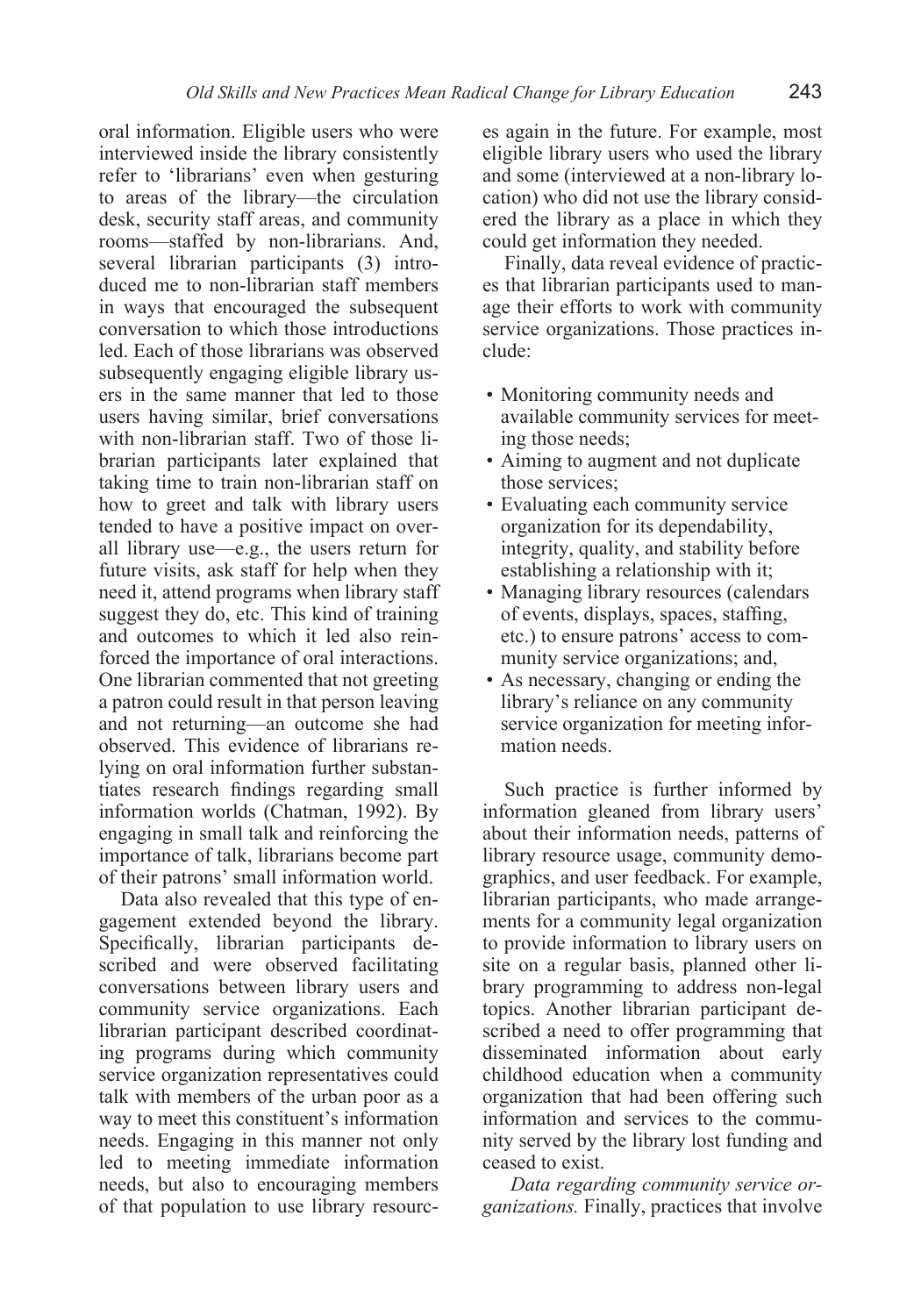librarians collaborating with community service organizations involve librarians ensuring that the organizations are positioned to provide information to community members. This differs somewhat from how librarians ensure community members' access to and use of information through containers or objects—from books to web sites and more—inside of libraries; representatives from the organizations have a larger role in information delivery and use. Focus group participants described library staff as dependable and knowledgeable individuals whose work ensured the library's reputation as being an accessible, neutral, and safe space. This view informs all the participants' desire to collaborate with libraries.

Focus group participants reached no consensus on which community members were the hardest to reach in part because the organizations provided a range of services—healthy food, legal aid, religious community, safe homes, and youth services. That stated, all participants commented on how the poorest community members proved hardest to serve.

Acknowledging how they collectively offered different but compatible services, the focus group participants expressed the importance of and challenges involved in remaining aware of all the different available services in order to refer their clients and customers as needed. The participants assumed the library maintained this type of awareness as well. In fact, data reveal that effort needed to facilitate these collaborations results in librarians maintaining a complex understanding of community services.

Two focus group participants expressed concerns that the library underutilized its influence and role in the community. The two wondered whether the library could have an even broader impact on the community by repeating successes that occurred inside the library in parts of the community where no library facility was located. Given that observation data did reveal how the library system provides

services outside of its facilities, these final comments suggest that these participants were not aware of the library's efforts in this area. That stated, additional research to investigate comments like these may reveal additional strategies for meeting the information needs of the underserved.

#### **Discussion**

The data reveal how librarians' meet the needs of library users who prefer to interact with information by talking mainly by talking with such patrons and by working in ways to ensure staff from other community service organizations can talk to them as well. While librarians talking with patrons and collaborating with community service organizations is hardly new, a closer look at how librarians accomplish these tasks provides insight for library educators who ensure that graduates are prepared to serve urban poor populations. This closer look reinforces assertions that a social component must accompany efforts to make online resources available to community members when working to meet their information needs (Wolfson, 2013).

Themes that emerge from this study lead to questions about how librarians manage and use skills needed to meet the information needs of urban poor library users. At first glance, analysis of the data suggests that the practices noted in the data emerge from trial and error or on-the-job experience. On closer examination, data reveal evidence of librarians using skills taught in LIS programs yet applying those skills in different ways when working with those who prefer to interact with oral information. Evidence of these practices has a number of implications for LIS educators.

*Practices involving communication.* First, data analysis reveals evidence of librarians using communication skills frequently addressed in LIS curricula, yet more as a resource for business operations (fund raising, managing human resources, performance reviews, problem situations,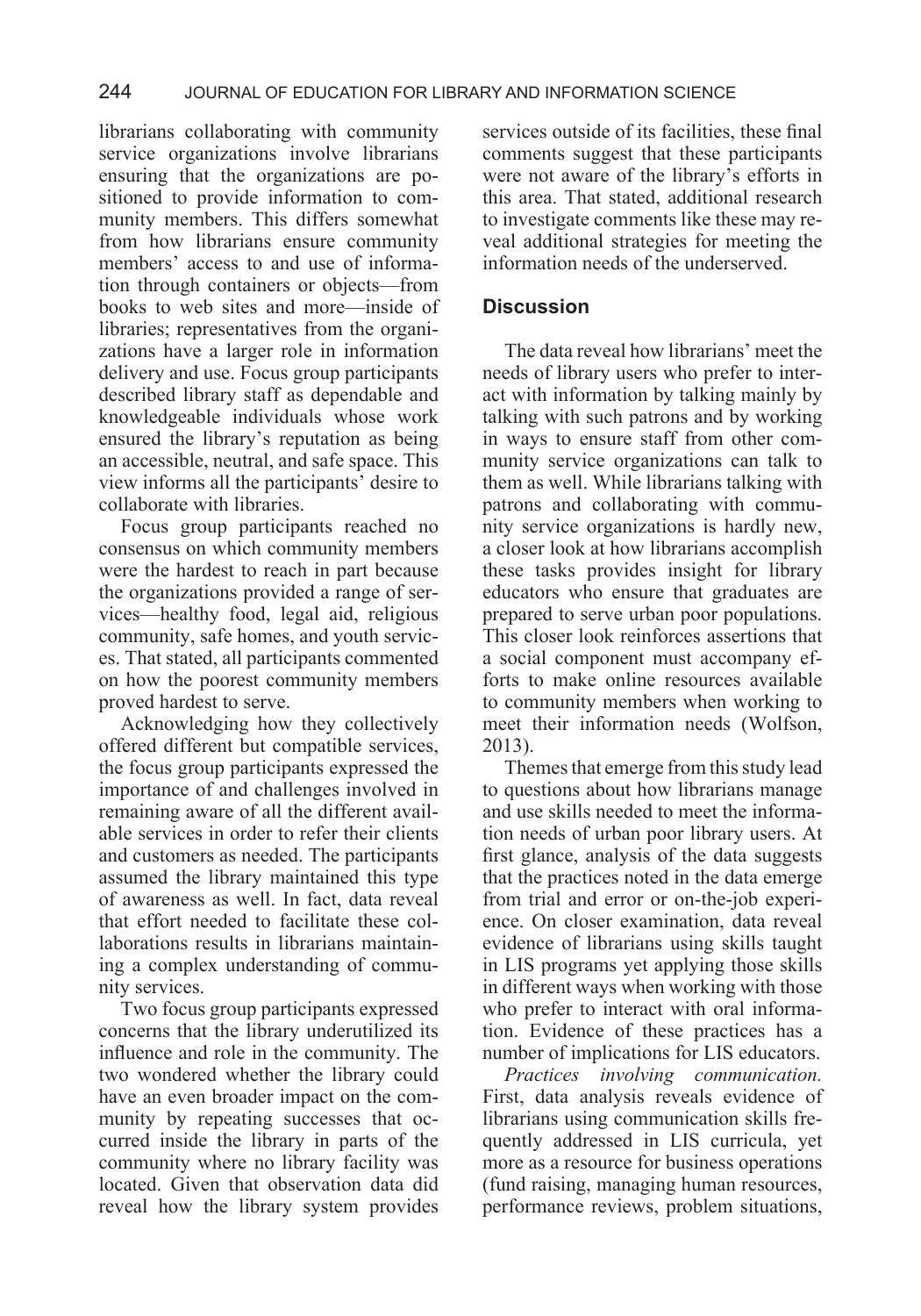reference interviewing, etc.) not for extending public service. Consider how the librarians knew that they needed to talk to certain types of library users and described doing so in such a way that informal greetings, in effect, became an initial part of what may be considered a multistage reference encounter (Turner, 2015). Future research in this area may better inform reference interviews and public service. This outcome also suggests that LIS management curricula could be altered to teach LIS students about using communication skills for day-to-day customer relations in addition to business operations. LIS educators can explain the importance of staff being trained to know when to rely on oral or informal information and provide practical examples for applying this knowledge. For example, instructors could teach students that staff changes (departures, new hires, transfers, etc.) could impact some library users' willingness to seek information. Therefore, libraries would do well to find ways to inform the community about such changes in order to ensure some underserved community members will be able to relate to new or departing staff. This approach recognizes library staff as one of the many community resources—along with meeting space and physical collections—that the library makes available. Preparing students to apply managerial skills in such ways is consistent with how Smith (2015) reinforces Cheney's assertion regarding the need for patrons to receive guidance from a librarian in person when seeking information.

*Practices involving 'collection planning.* Second, the findings suggest that LIS educators can better prepare students to apply another skill, collection planning, in a new way. In an effort to leverage resources needed for meeting the information needs of underserved community members, urban public librarians maintain extensive knowledge about available community service organizations in order to collaborate with those organizations. How do they get this knowledge? The data in this study reveal that practices used to manage library collaborations with such organizations resemble those used to manage traditional collections (Turner, 2015). Briefly, the librarians identify the desired scope needed for library resources to meet community needs; determine gaps in coverage of existing resources; locate relevant items or community organizations that may help fill those gaps; determine whether and how to collaborate with the organization(s) if criteria warrants (quality of information or services that the organization makes available, dependency of organization representatives, stability of the organization, etc.); and, when needed removes outdated items or ends collaborations with an organization again based on a set of criteria used to evaluate that collaboration. Explained another way, urban public librarians use collection management skills to conduct a type of audit of available community services including by evaluating:

- An organization's purpose (it provides services that urban poor library users need, targets the neighborhood[s] served by that library, is known and trusted in the community, supports civic goals, etc.);
- The quality of service an organization provides (availability and quality of organization informational materials or ability to create opportunities in which library users can talk with organization representatives); and,
- Outcomes yielded from the library's and the organization's combined efforts (increase library usage, leverage available resources, or generate additional resources).

 Library users who access community service organizations through libraryorganization collaborations do so in part because of measures the library takes to ensure the resulting outcomes help sustain the library's safe, neutral, and trusted role within the community. LIS curricula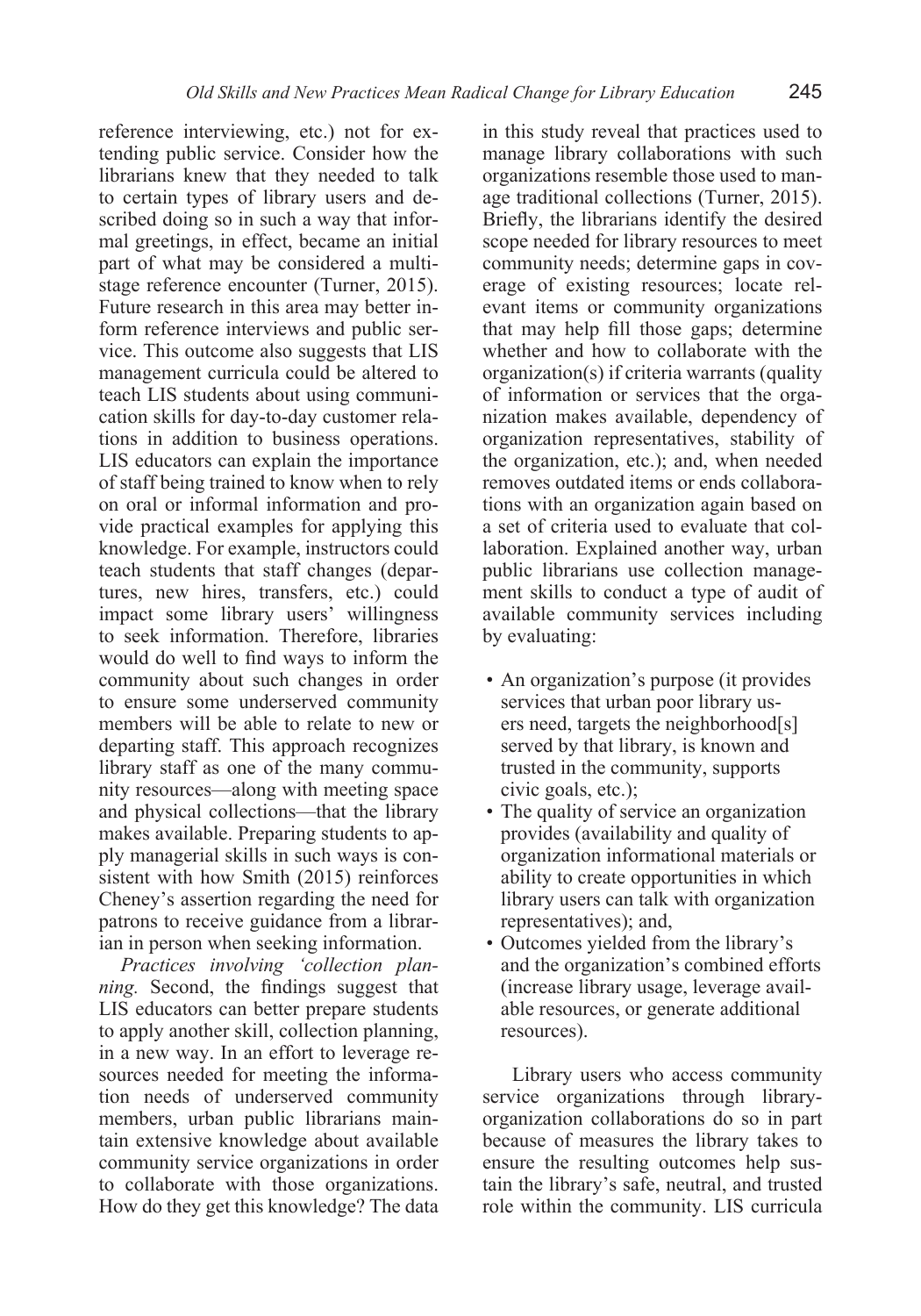would do well to prepare graduates to consciously apply traditional collection management skills to manage library efforts to serve the underserved.

*Practices involving advocacy.* Finally, librarians' use of collection management skills suggests a new strategy that can be used to advocate for the library. Advocacy involves deliberate and sustained efforts to increase understanding of and support for libraries (Stenstrom and Haycock, 2015). LIS educators can help prepare future librarians to use their audit-type understanding of available community services not only to plan library services, but also to help ensure a more informed community. For example, library administrators can report insights learned from what seem to be routine 'community service organization audits' to their parent organizations (typically, a city or county government), other community organizations, and library supporters. Such information could be useful for planning non-information services that impact the library (or the parent organization). For example, sharing this type of information widely may help inform an emerging trend to integrate social services or social workers inside libraries (Nemec-Loise, 2014). Disseminating information about service gaps that exist and how public libraries work to keep track of and fill those gaps would be a way for public libraries to advocate for themselves, in part, by demonstrating how libraries add value to communities they serve (see also Cleveland Public Library, 2012).

#### **Conclusion**

Preliminary outcomes of the Oral Present research project suggest that a significant portion of urban poor residents prefer to interact with oral information from trusted, local sources. Findings show how urban public librarians provide this population with access to information by talking, mainly directly with such residents or indirectly by facilitating their conversations with community service organizations,

despite how increasing access to information via technology may undermine such dialog. Analysis of focus group, interview, and observation data suggest that practices used to meet the information needs of those who prefer oral information are likely to not only help meet those needs, but also to provide a way for public libraries to advocate for themselves. Given this suggestion, LIS educators would do well to help prepare future librarians for using advocacy, collection management, and communication skills in two ways. First, learning to apply such skills in the less traditional ways that emerged in the data can ensure librarians will meet the information needs of the urban poor and will better inform the broader public about available services and the library's role in ensuring the community knows that those services are available. Applying these three traditional skills in this new and other innovative ways that more effectively account for all available resources will help sustain the kinds of trusted, local personal network connections that ensure underserved community members, and by association the entire community, can thrive.

#### **Acknowledgements**

This research was supported by the Institute of Museum and Library Services Early Career Development Grant # RE-07-14-0051, "The Oral Present, Urban Library Services, and the Underserved," awarded to Deborah Turner.

#### **References**

- Bhaumik, S. (2005, January 20). Tsunami folklore 'saved islanders.' *BBC News*. Retrieved from http://news.bbc.co.uk/2/hi/south\_asia/4181855. stm
- Burrell, J. (2012). *Acting with technology: Invisible users: Youth in the internet cafes of urban Ghana*. Cambridge, Massachusetts: The MIT Press.
- Case, D. O. (2007). *Looking for information: A survey of research on information seeking, needs, and behavior* (2nd ed.). Boston, Massachusetts: Elsevier/Academic Press.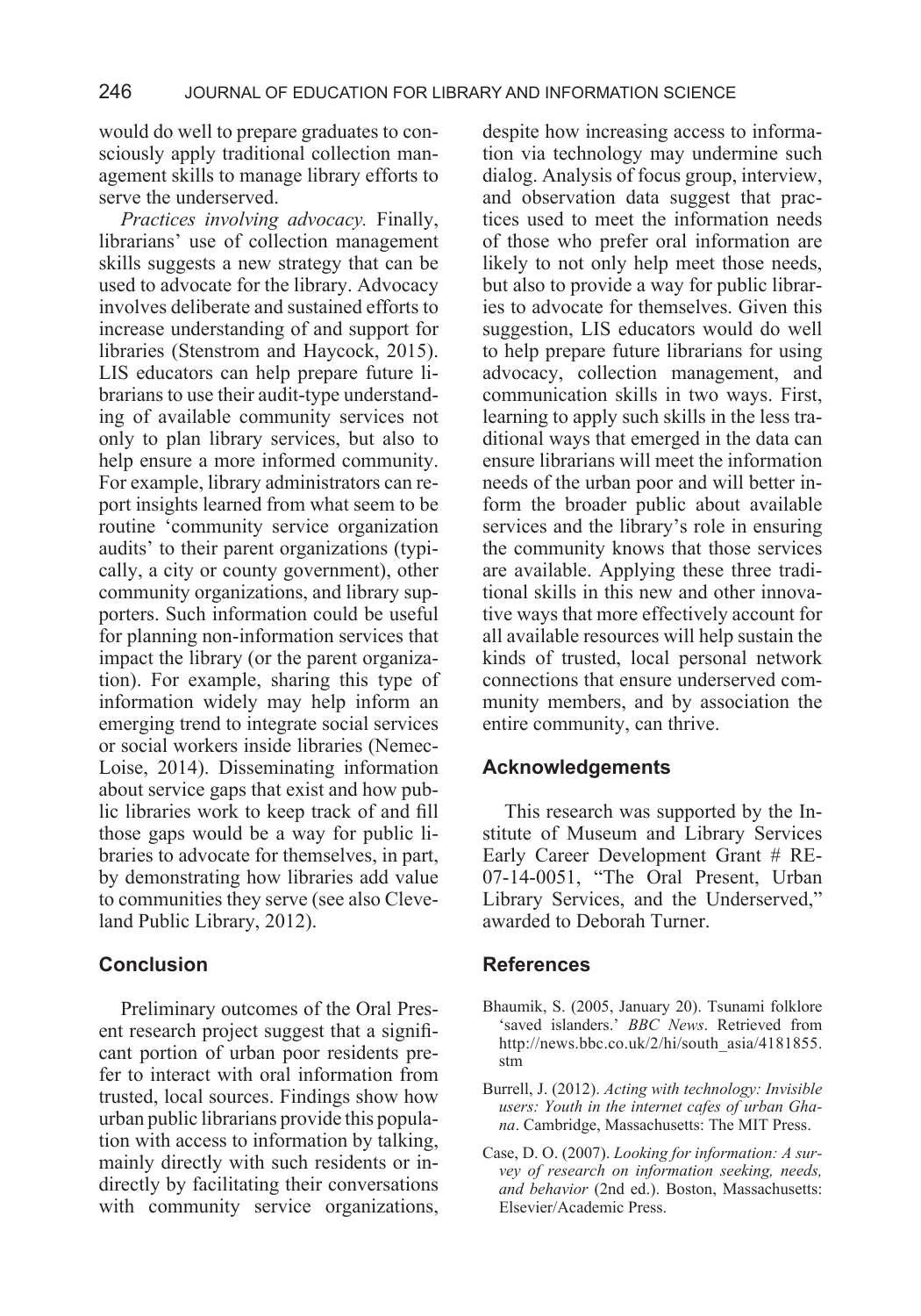- Chatman, E. A. (1996). The impoverished lifeworld of outsiders. *Journal of the American Society for Information Science, 47*(3), 193–206. Retrieved from https://www.asis.org/jasist.html
- Chatman, E. A. (1992). *The information world of retired women.* Westport, Connecticut: Greenwood Press.
- Childers, T. (1973). *Knowledge/information needs of the disadvantaged* (Final report). Washington, DC: Office of Education, Bureau of Libraries and Learning Resources.
- Cleveland Public Library. (2012). Cleveland Public Library strategic plan 2012–2014: The future starts with you. Retrieved from http://cpl150.org/ about/strategic-plan/
- Daft, R. L. & Lengel, R. H. (1983). Information richness: A new approach to manager information processing and organization design. *Research in Organizational Behavior, 32*(5), 554–571. Retrieved from http://www.journals.elsevier.com/ research-in-organizational-behavior
- DiTomaso, N. (2012). *The American non-dilemma: Racial inequality without racism.* New York: Russell Sage Foundation.
- Fidel, R., & Green, M. (2004). The many faces of accessibility: Engineers' perception of information sources. *Information Processing & Management, 40*(3), 563–581. Retrieved from http://www.sciencedirect.com/science/journal/03064573
- Frisby-Greenwood, D. (2013, April 5). Connecting Philly. Retrieved from http://www.knightfoundation.org/blogs/knightblog/2012/4/6/connectingphilly/
- Gilderbloom, J. I. (2008). *Invisible city: Poverty, housing, and new urbanism.* Austin, Texas: University of Texas Press.
- Hall, J. K. (1993). The role of oral practices in the accomplishment of our everyday lives: The sociocultural dimension of interaction with implications for the learning of another language. *Applied Linguistics, 14*(2), 145–166. Retrieved from http://applij.oxfordjournals.org/
- Heath, S. B. (1983). *Ways with words: Language, life, and work in communities and classrooms.*  Cambridge, United Kingdom: Cambridge University Press.
- Ikoja-Odongo, J. R., & Ocholla, D. N. (2004). Information needs and information seeking behavior by informal sector/small businesses in Uganda. *Libri, 54*(1), 54–66. Retrieved from http://www. degruyter.de/journals/libri/detailEn.cfm
- Kemmis, S., McTaggart, R., & Nixon, R. (2014). *The action research planner: Doing critical participatory action research.* Singapore: Springer Singapore.
- Kindon, S., Pain, R., & Kesby, M. (2010). *Participatory action research approaches and methods:*

*Connecting people, participation and place*. London: Routledge.

- Leckie, G. J., Pettigrew, K. E., & Sylvan, C. (1996). A general model derived from research on engineers, health care professionals, and lawyers. *Library Quarterly, 66*(2), 161–193. Retrieved from http://www.journals.uchicago.edu/loi/lq
- Mackenzie, M. L. (2005). Managers look to the social network to seek information. *Information Research, 10*(2), paper 216. Retrieved from http:// InformationR.net/ir/10-2/paper216.html
- McKenzie, P. J. (2009). Informing choice: The organization of institutional interaction in clinical midwifery care. *Library & Information Science Research, 31*(3), 163–173. Retrieved from http://www.sciencedirect.com/science/journal/07408188/
- Meehan, A. J. (2000). Transformation of the oral tradition of the police subculture through the introduction of information technology. In J. T. Ulmer (Series ed.), *Sociology of crime, law and deviance, 2*, (pp. 107–132). Amsterdam, New York: JAI. Retrieved from http://www.emeraldinsight. com/series/slcd
- Mirivel, J. C., & Tracy, K. (2005). Premeeting talk: An organizationally crucial form of talk. *Research on Language and Social Interaction, 38*(1), 1–34. Retrieved from http://www.tandfonline.com/loi/hrls20#.V1XgIfkrLRY
- Nemec-Loise, J. (2014, September). A little extra help—Why public libraries need social workers. *Public Libraries Online.* Retrieved from http:// publiclibrariesonline.org/2014/09/a-little-extrahelp-why-public-libraries-need-social-workers/
- Ong, W. J. (2005). *Orality and literacy: The technologizing of the word* (reprint). Abington, Oxon, United Kingdom: Routledge.
- Leckie, G. J., Pettigrew, K. E., & Sylvan, C. (1996). A general model derived from research on engineers, health care professionals, and lawyers. *Library Quarterly, 66*(2), 161–193. Retrieved from http://www.journals.uchicago.edu/loi/lq
- PEW Charitable Trust. (2012). *The library in the city: Changing demands and a challenging future*. Philadelphia, Pennsylvania: Philadelphia Research Initiative.
- Purcell-Gates, V. (1995). Other people's words: The cycle of low literacy. Cambridge, Massachusetts: Harvard University Press.
- Smith, L. (2015). Who, what and how? Commentary on Cheney, F. N. (1963) the teaching of reference in American Library Schools (*Journal of Education for Librarianship, 3*(3), 188–198). *Journal of Education for Library and Information Science, 56*(1), 1–3. Retrieved from http://search.proquest. com/publication/34491 (see also ERIC Document Reproduction Service No. EJ1073536)